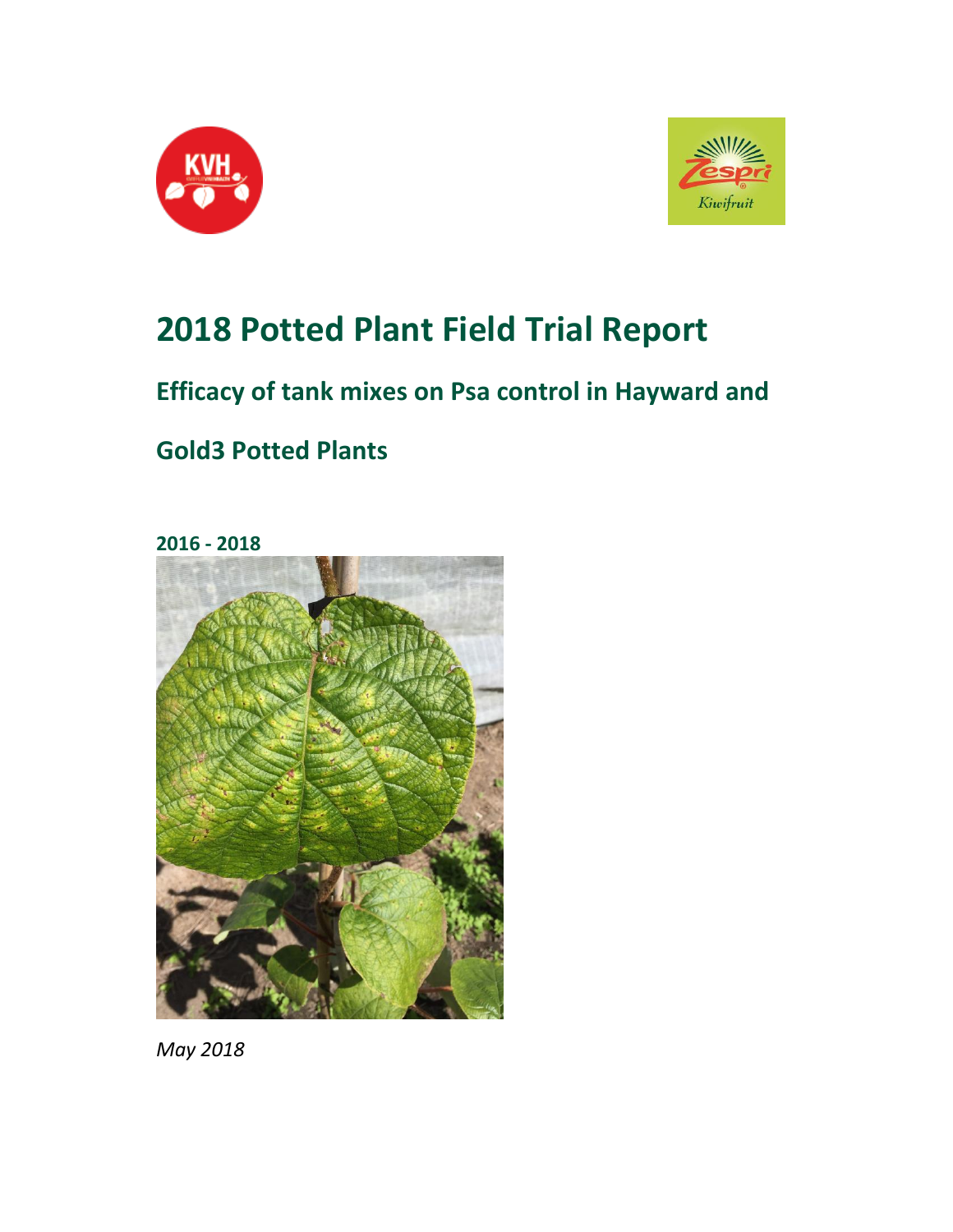#### *Disclaimer*

*This report has been prepared based on information available at the time of publication which is inherently preliminary in nature and subject to change. No party, including without limitation, Kiwifruit Vine Health Incorporated, Plant & Food Research and Zespri Group Limited, makes any warranty, representation or guarantee as to the accuracy and/or completeness of the information regarding Psa, potential treatments and/or best treatment practice, and none of those parties shall be liable to any person for any loss arising from that person's reliance on the information and/or for any damages arising out of or connected with the use of the enclosed information. No obligation is accepted or undertaken to update this or any other information or publicly release revisions to this document to reflect additional information, circumstances or changes in expectations which occur after the date of this document.*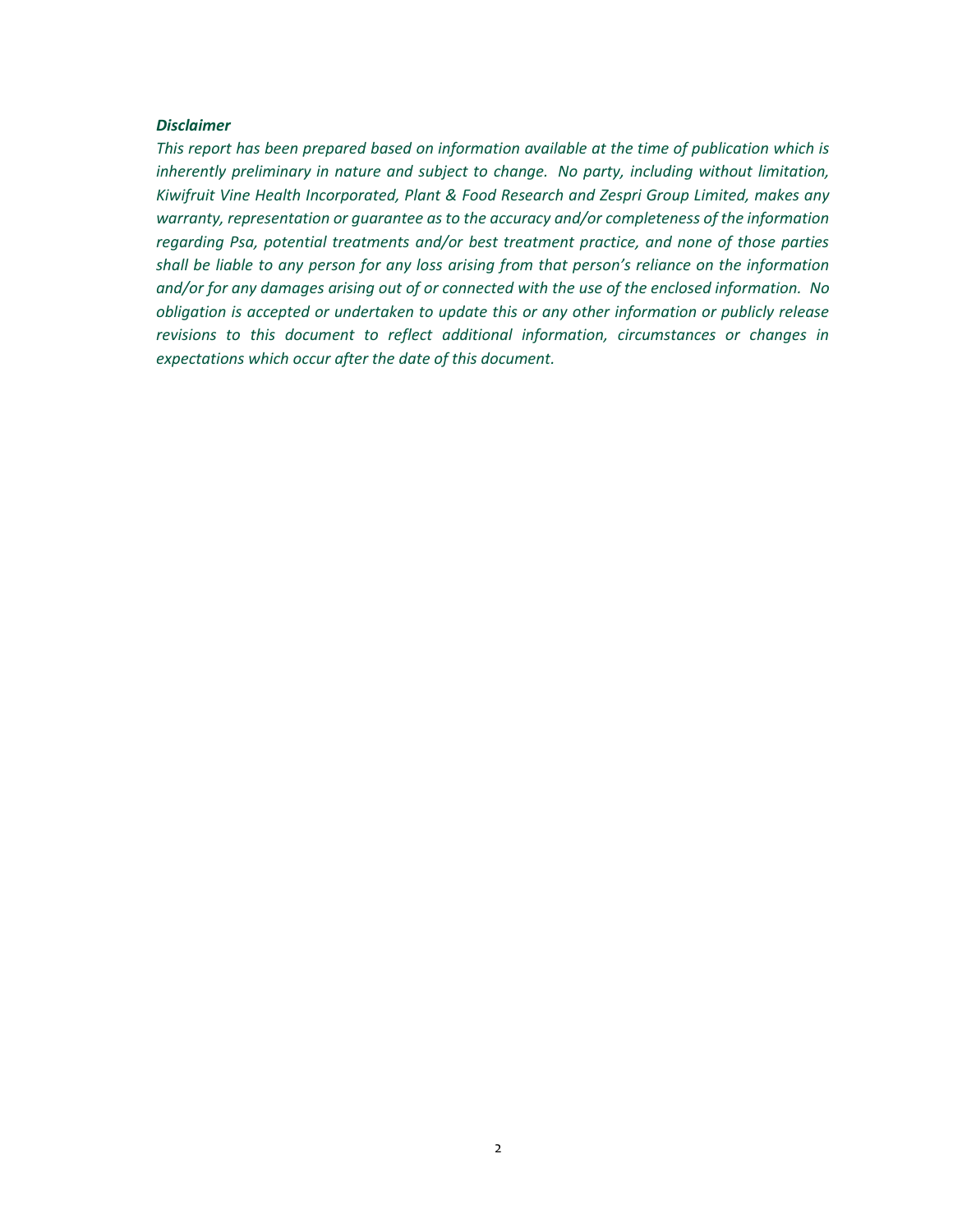# **Introduction**

Zespri, with support from KVH, is coordinating the screening of the effectiveness of a wide range of products to control *Pseudomonas syringae pv. actinidiae* (Psa-V). The screening programme has been developed to identify options for managing Psa-V. To understand the steps in the product testing programme the process is outlined in the diagram below.

An important stage in the testing programme is field testing which is the subject of this report. The efficacy of products for the control of Psa-V is being evaluated using potted plants in an infected orchard in Paengaroa. The plants have been propagated Psa-V free and typically are treated with products prior to being shifted to the Paengaroa region where they are actively inoculated with Psa-V. Symptoms are subsequently monitored in the field. Products are applied using protocols agreed with the suppliers.

Zespri has contracted HortEvaluation Ltd to undertake these field trials. The results are reported directly to Zespri so that publications of this nature can be produced.

**This report documents the findings from a trial conducted from 2016 to 2018 on Gold3 and Hayward potted plants in which a range of products were tank mixed, with Actigard and Kocide Opti as the positive controls.**

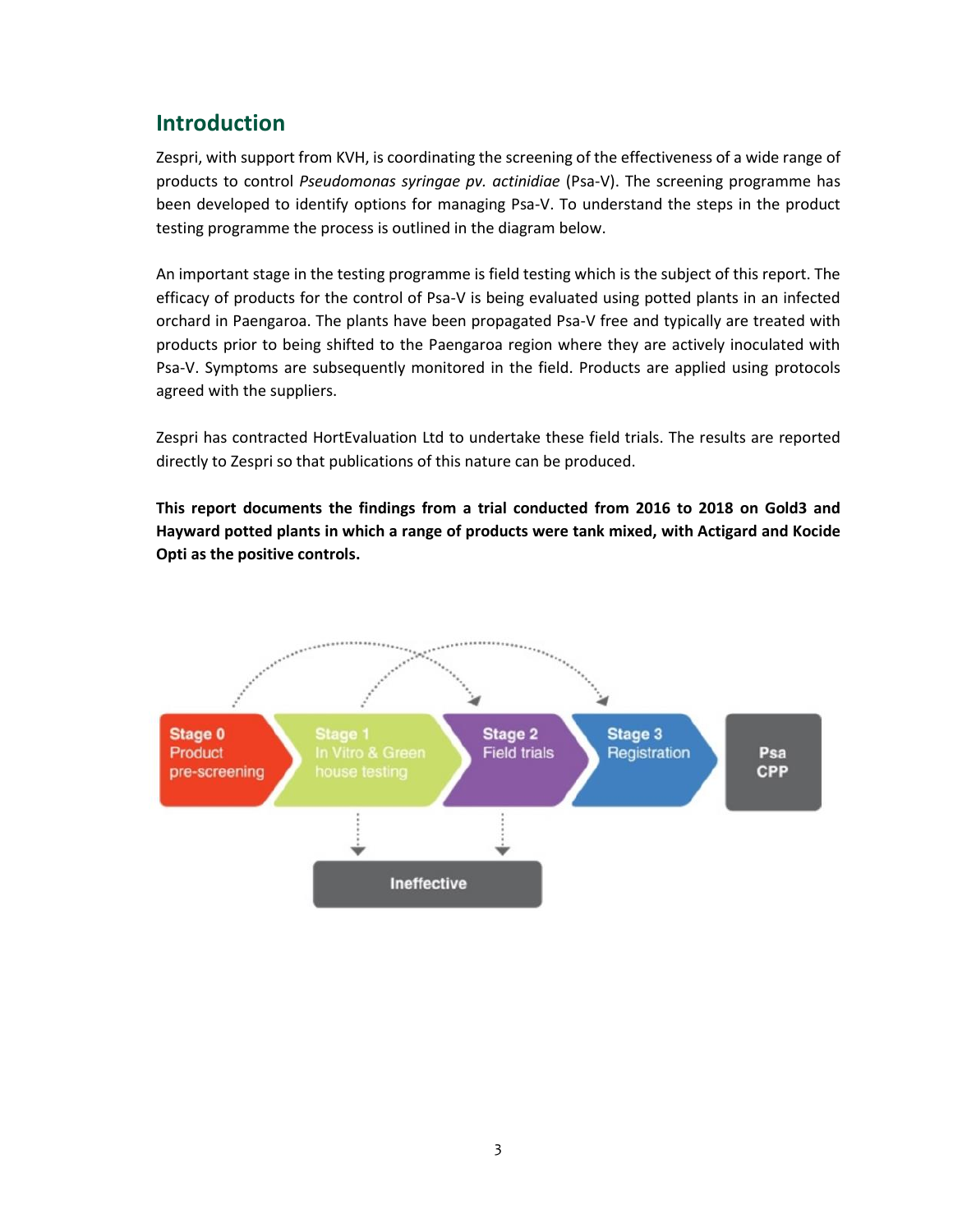# **Objective(s)**

This trial was established to determine the effect of different tank mixes (two products maximum) of Psa control products (Actigard, Nordox, Kocide Opti, Ambitious and Streptomycin) with other pest and disease control products (Proclaim, Movento, Luna Privilege) on Psa control and phytotoxicity, using Gold3 and Hayward potted plants. The tank mix combinations were decided using spray diary information which indicated that these mixes were recorded for 5% or more of the spray applications.

# **Methodology**

All spraying, inoculating, transportation and disposal of plants was performed under the relevant MPI / ACVM and KVH approvals. All products were tested with the permission and guidance of the suppliers.

## **Plants**

This trial utilised Gold3 and Hayward on Bruno rootstock kiwifruit potted plants. The Gold3 plants were sourced from Waimea Nursery, Nelson, which is in a Psa exclusion zone. The Hayward plants were sourced from a KPCS fully certified kiwifruit nursery in the Bay of Plenty region. The plants were believed to be Psa-V free at the start of the trial as there were no observed symptoms of Psa-V disease. The plants were propagated and held under cover at the Bay of Plenty nursery, then randomly assorted into treatment groups and labelled by HortEvaluation Ltd, prior to the start of the trial.

## **Treatments**

There were 13 treatment groups for the Gold3 potted plants, and 10 treatment groups for Hayward potted plants, with 15 plant and 14 replications per group respectively. There were less treatments for the Hayward trial, as the proposed streptomycin treatments were removed once streptomycin was removed from the CPS. The Gold3 trial was conducted in 2016, whilst the Hayward trial was completed in 2018. The delay for the Hayward trial was due to a lack of suitable Hayward potted plants for trial purposes. Tables 1a and 1b list the treatment groups, active ingredient, amount of active ingredient, rate of product application, and the timing of applications relative to Psa inoculation. Actigard treatments were applied seven days before Psa inoculation.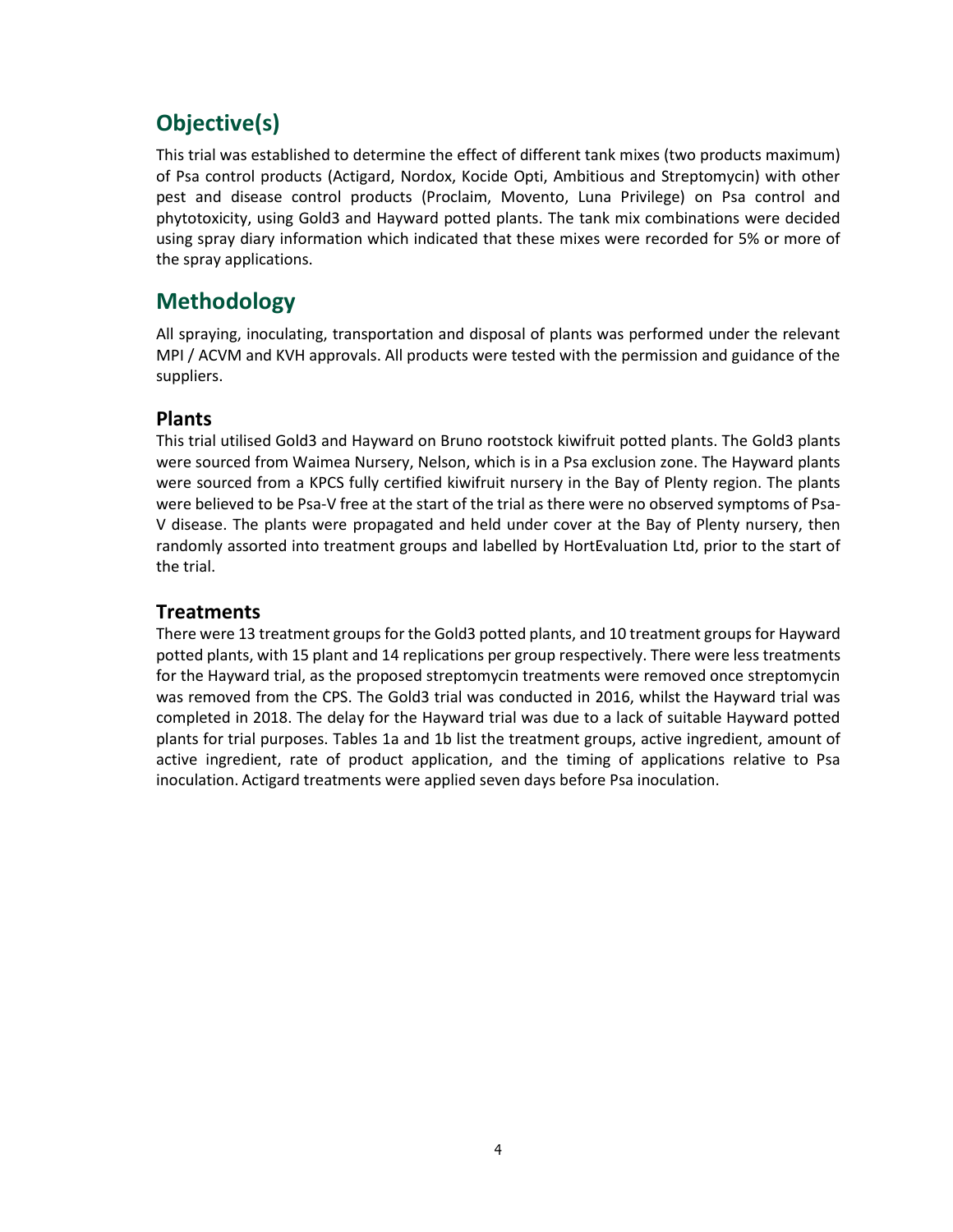| <b>Treatment</b>                | <b>Active Ingredient</b>                   | Rate (per 100L<br>water) | <b>Application timing</b><br>(days) |
|---------------------------------|--------------------------------------------|--------------------------|-------------------------------------|
| Actigard + Kocide<br>Opti       | Acibenzolar-S-methyl +<br>copper hydroxide | 20g/70g                  | $-7$                                |
| KeyStrepto + Kocide<br>Opti     | Streptomycin + copper<br>hydroxide         | 60g/70g                  | $-1$                                |
| Actigard + Nordox               | Acibenzolar-S-methyl +<br>cuprous oxide    | 20g/37.5g                | $-7$                                |
| Kocide Opti +<br>Proclaim       | Copper hydroxide +<br>emamectin benzoate   | 70g/2g                   | $-1$                                |
| Ambitious 10SL +<br>Kocide Opti | Forchlorfenuron + copper<br>hydroxide      | 50ml/70g                 | $-7$                                |
| Actigard + Movento<br>100SC     | Acibenzolar-S-methyl +<br>spirotetramat    | 20g/96ml                 | $-7$                                |
| Kocide Opti + Luna<br>Privilege | Copper hydroxide +<br>fluopyram            | 70g/30ml                 | $-1$                                |
| KeyStrepto+ Nordox              | Streptomycin + cuprous<br>oxide            | 60g/37.5g                | $-1$                                |
| KeyStrepto                      | Streptomycin                               | 60g                      | $-1$                                |
| Kocide Opti                     | Copper hydroxide                           | 70g                      | $-1$                                |
| Actigard                        | Acibenzolar-S-methyl                       | 20 <sub>g</sub>          | $-7$                                |
| Water                           | N/A                                        | N/A                      | N/A                                 |
| Psa                             | N/A                                        | N/A                      | N/A                                 |

#### **Table 1a. Gold3 potted plant treatment list**

 $-7 = 7$  days before Psa inoculation,  $-1 = 1$  day before Psa inoculation. N/A = none applied

#### **Table 2b. Hayward potted plant treatment list**

| <b>Treatment</b>   | <b>Active Ingredient</b> | Rate (per 100L<br>water) | <b>Application timing</b><br>(days) |
|--------------------|--------------------------|--------------------------|-------------------------------------|
| Actigard + Kocide  | Acibenzolar-S-methyl +   | 20g/70g                  | -8                                  |
| Opti               | copper hydroxide         |                          |                                     |
| Actigard + Nordox  | Acibenzolar-S-methyl +   | 20g/37.5g                | -8                                  |
|                    | cuprous oxide            |                          |                                     |
| Kocide Opti +      | Copper hydroxide +       | 70g/2g                   | $-1$                                |
| Proclaim           | emamectin benzoate       |                          |                                     |
| Ambitious 10SL +   | Forchlorfenuron + copper | 50ml/70g                 | $-8$                                |
| Kocide Opti        | hydroxide                |                          |                                     |
| Actigard + Movento | Acibenzolar-S-methyl +   | 20g/96ml                 | $-8$                                |
| 100SC              | spirotetramat            |                          |                                     |
| Kocide Opti + Luna | Copper hydroxide +       | 70g/30ml                 | $-1$                                |
| Privilege          | fluopyram                |                          |                                     |
| Kocide Opti        | Copper hydroxide         | 70g                      | $-1$                                |
| Actigard           | Acibenzolar-S-methyl     | 20 <sub>g</sub>          | -8                                  |
| Water              | N/A                      | N/A                      | N/A                                 |
| Psa                | N/A                      | N/A                      | N/A                                 |

-8 = 8 days before Psa inoculation, -7 = 7 days before Psa inoculation, -1 = 1 day before Psa inoculation. N/A = none applied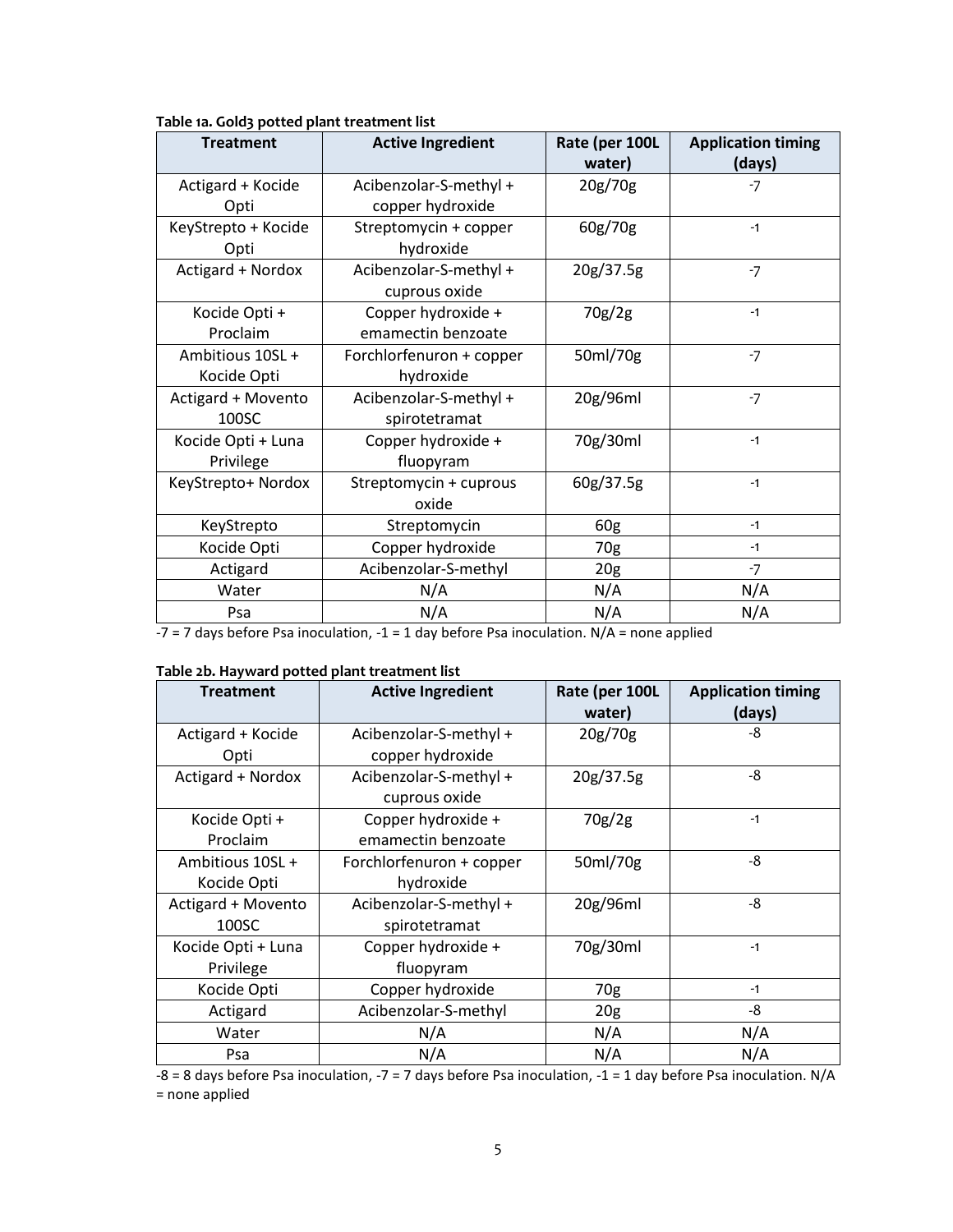### **Treatment application**

Spraying of control products as tank mixes was performed at the nursery site in the Bay of Plenty. A gas assisted backpack sprayer was used to produce fine droplets. The entire canopy of each plant was thoroughly sprayed.

Plants were inoculated for Gold3 on  $2^{nd}$  February 2016 and for Hayward on 13<sup>th</sup> February 2018. On the day of inoculation, the plants were transported to the trial site at 232 Billing Road, Pukehina. The plants were placed inside a gazebo, to ensure containment of inoculum at time of application.

Inoculum was cultured by Plant and Food Research, Te Puke to a concentration of  $10^8$  cfu/ml bacterium. A sample of the inoculum was taken at the beginning and end of plant inoculation to monitor the concentration of bacteria. The inoculum concentration remained at  $10^8$  cfu/ml throughout the procedure.

Plants were inoculated in groups, with plants being randomly chosen from each treatment group to be inoculated at any one time, to account for any variation in inoculation that may have occurred throughout the day.

The inoculum was sprayed onto the undersides of the leaves until wet, with 5L hand-held pressure sprayers with fine nozzles. The water treatment group was sprayed in an identical manner with tap water.

#### **Initial wetting of plants**

Once inoculated the plants were placed under overhead water misters for 48 hours with continuous water flow, to ensure the wet climatic conditions required for disease incidence. After 48 hours of misting, the plants were relocated to their final randomised trial site positions. The plants were watered twice a day, for 2 hours, via drippers placed over their pots.

#### **Assessments**

The level of leaf spotting, as a percentage of total leaf area covered in spots were visually estimated and recorded for Gold3 at days 15, 22, 29 and 43 post inoculation, and for Hayward at days 9, 15, 22 and 34 . The same assessors were used to score the plant disease symptoms, to ensure continuity in the scoring. Assessments were performed during February and March for both trials. Only a low percentage of secondary symptoms and phytotoxicity were observed during this trial, hence no analysis of these data has been undertaken and no results are reported.

While visual assessments are subjective, the same assessor performed each assessment to ensure consistency of scoring. Throughout treatment application, inoculation and assessment, the focus was on ensuring consistency across treatments.

### **Weather**

#### **Gold3 2016**

On 26 January 2016, when the elicitor treatment mixes were applied in Hamilton, the maximum temperature reached  $31.9^{\circ}$ C. Conditions were dry from then until 31 January 2016, when 33mm rain fell, followed by 7mm rain on 1 February 2016. However all plants were moved under a protective canopy to keep them dry, prior to the start of rain on 31 January. Plants due for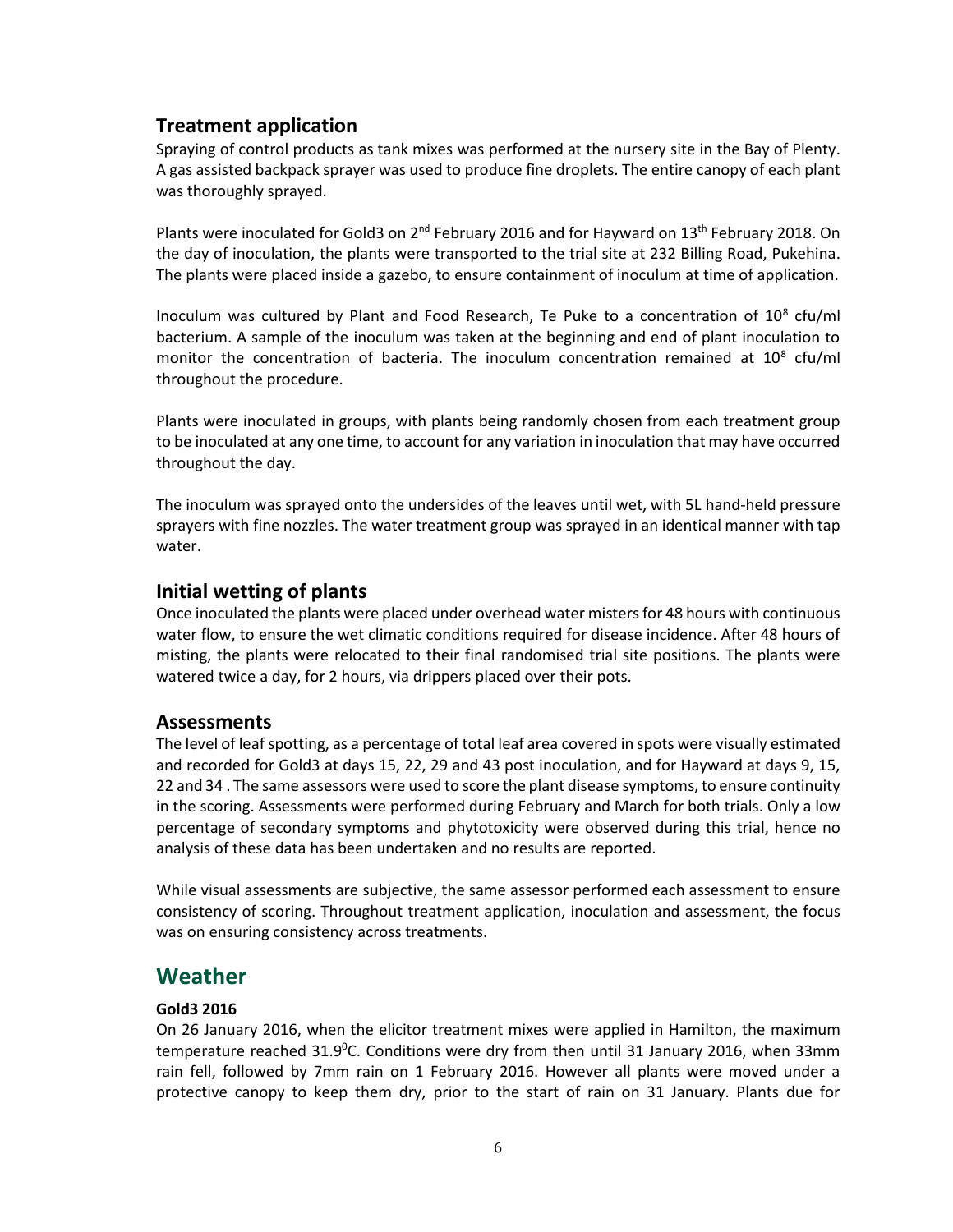treatment with protectant mixes or standards on 1 February 2016 were treated under cover. Relative humidity from 26 January to 1 February 2016 was on average 84%.

Conditions during inoculation and initial wetting were dry with a maximum temperature of  $27^{\circ}$ C.

After the initial wetting and for the 43 day duration over which plants developed symptoms and were assessed, there were 13 rain days with a total of 125.2mm rain recorded. Average daily temperature during the trial was  $19.2^{\circ}$ C and average relative humidity was 86.5%.

#### **Hayward 2018**

#### **Weather Conditions after Inoculation**

Plants were kept covered in a greenhouse environment in Te Puke prior to and after treatment applications dried. Whilst plants were kept under cover during the period between application of treatments and inoculation, conditions outside the greenhouse were wet. Rainfall of 120.2mm was recorded from 5-12 February 2018, with 116.4mm of this rain falling from 9-11 February 2018.

On the day of inoculation, rain fell (6.8mm) and further rain fell (13.2mm) during the 48 hour wetting period when plants were held under overhead misters post-inoculation.

After the initial wetting and for the 34 days duration over which plants developed symptoms and were assessed, there were 7 rain days and 62.6mm rain fell, with 40mm on 12 March 2018.

Average daily temperature was 19.3<sup>o</sup>c. Relative humidity averaged 77% over the assessment period.

# **Statistical Analysis**

Analysis of the leaf spotting data and secondary symptoms was performed in JMP 13 Statistical Package (SAS Institute). An ANOVA was performed comparing all of the treatment groups at the different assessment times. If a significant difference wasindicated, further analysis was performed using a Tukey-Kramer test to determine the differences between each treatment versus Psa alone at each assessment.

## **Results and Interpretation**

#### **2016 Gold3 Trial**

There was a low level of leaf spotting in this trial, with the Psa treatment group displaying an average leaf spot of 6% at the end of the trial. The water treatment group had less than 2% leaf spotting at the end of the trial. Figure 1 shows the leaf spotting data for the Gold3 potted plants.

There were no significant differences in leaf spot between the different treatment groups at any of the assessments. This lack of significance may be due to the low level of leaf spotting. However, no treatment combination resulted in worse symptoms than the Psa only positive control.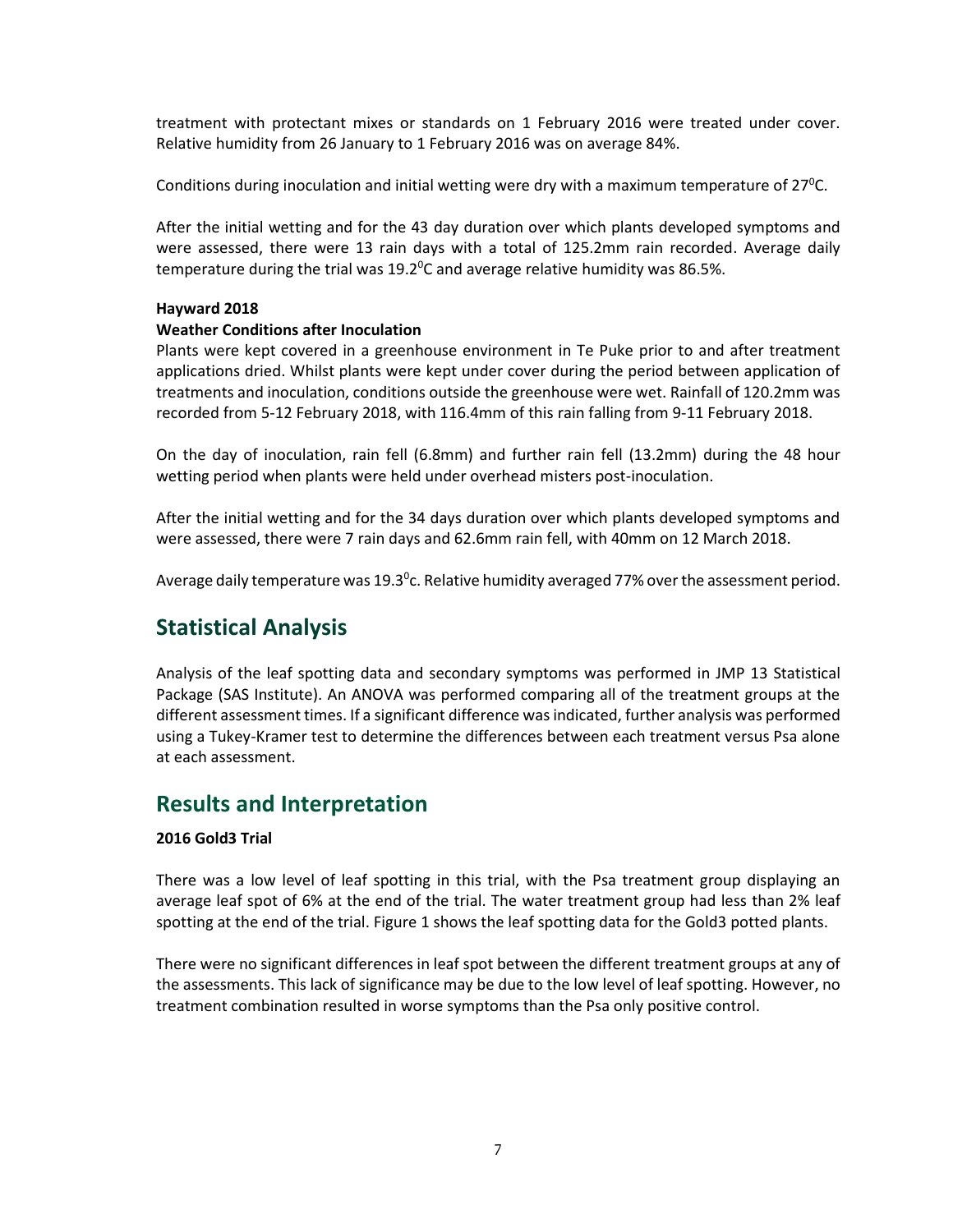

**Figure1.** Percentage of leaf spot on Gold3 potted plants (2016). Error bars are +/- SEM.

#### **2018 Hayward Trial**

There was a high level of leaf spotting in this trial, with the Psa treatment group displaying an average leaf spot of over 50% at the end of the trial. The water treatment group had 5% leaf spotting at the end of the trial. Figure 2 shows the leaf spotting data for the Hayward potted plants.

All treatment groups, along with the water control, had significantly less leaf spot throughout the trial, suggesting that the tank mixing of the combinations tested in this trial did not have an impact on the efficacy of the Psa control products (Actigard, Ambitious, Nordox and Kocide). However, the water control, Actigard + Nordox and Actigard + Movento treatments also had significantly less leaf spot than the Kocide + Proclaim and Kocide + Luna Privilege treatments throughout the first three assessments (22 days). At the final assessment only Actigard + Nordox and Ambitious + Kocide had the same level of significance as the water negative control, suggesting that these tank mix combinations offered the best Psa control.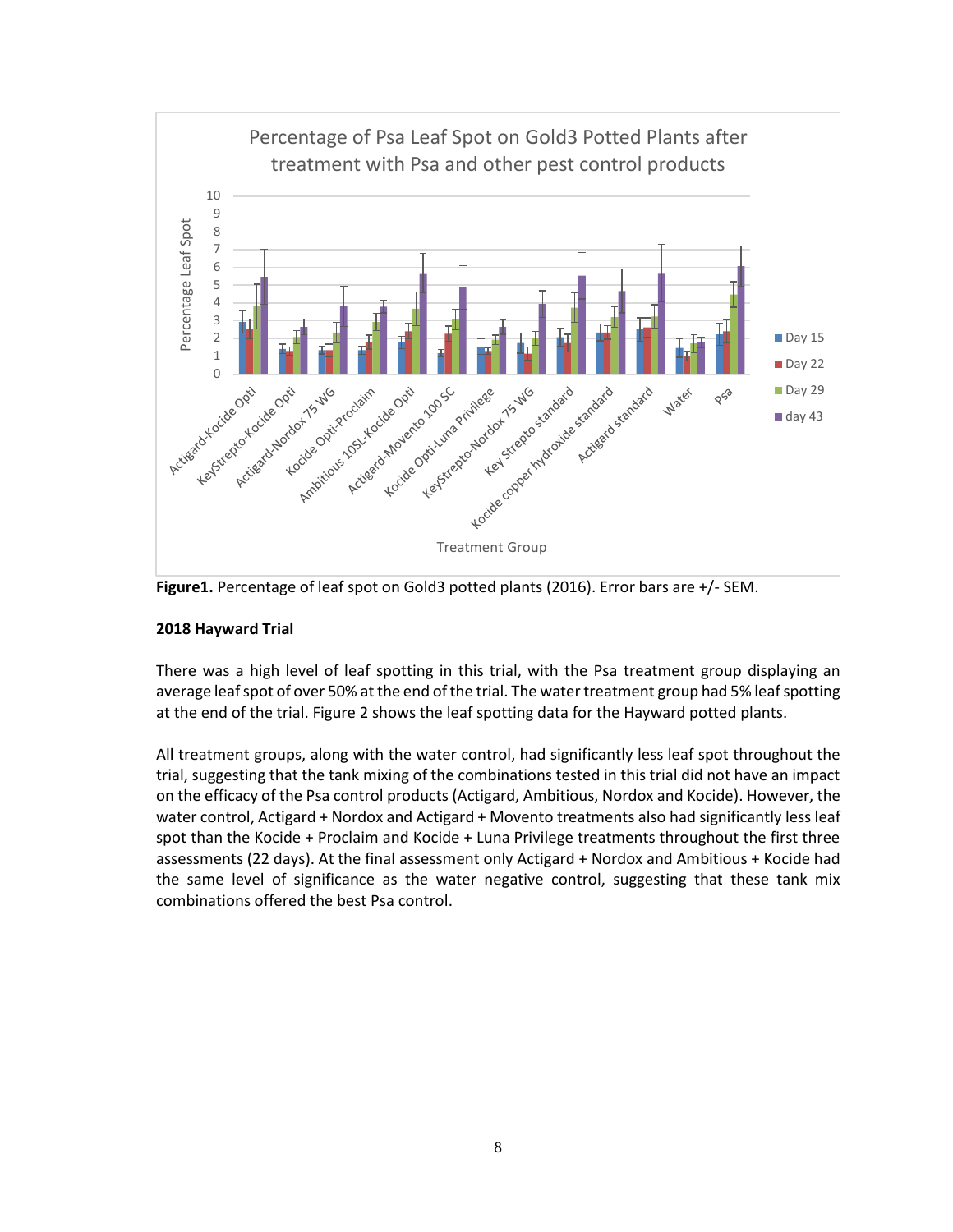

Percentage of Psa Leaf Spot on Hayward Potted Plants after treatment with Psa and other pest control products

**Figure 2**. Percentage of leaf spot on Hayward potted plants (2018). Error bars are +/- SEM. Letters denote significant difference between the treatments at the final assessment (day 34 post Psa

# **Summary**

inoculation), Positive control = a.

Spray inoculation of Gold3 plants with  $10^8$  cfu/ml of Psa-V resulted in a low level of infection, and a high level in Hayward plants, as determined by leaf spot analysis. Typically, mature Gold3 on orchards does not show leaf spot to any great degree, so the degree of leaf spotting observed in this trial could be a reflection of the greater level of Psa tolerance in Gold3, or the fact it doesn't spot as much as Hayward..

A number of observations and suggestions can be made from the data:

- 1. In both trials, the tank mixes (two mix combinations) did not affect the efficacy of the Psa control products. However, in Hayward mixing Actigard with Nordox, or Ambitious with Kocide Opti resulted in the best protection for up to 34 days.
- 2. Ambitious is not recommended for use on Gold3 plants, but was tested in this trial for completeness.
- 3. In the Hayward trial, the combination of Kocide + Proclaim and Kocide + Luna Privilege still significantly reduced leaf spot, but this was not as effective as the Actigard + Nordox, or Ambitious + Kocide Opti. It should be noted that plants from these treatment groups (Kocide + Proclaim and Kocide + Luna Privilege) were generally observed to have more severe leaf spotting, with some plants comparable to the Psa positive control (Figure 3a-c), to suggest some caution around these combinations. It is suggested that these mixes are investigated further on an on-orchard trial.